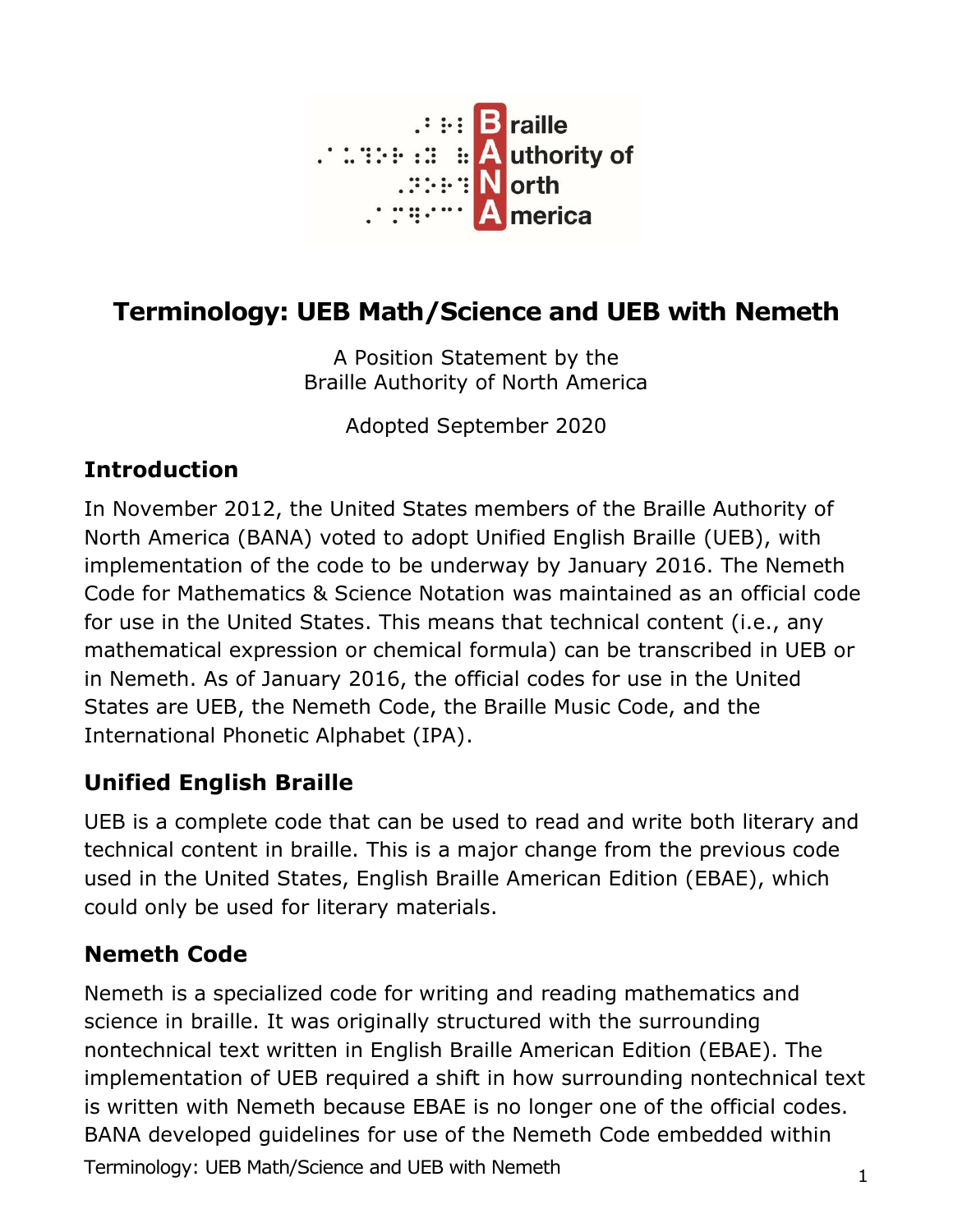UEB text. Code switching indicators are employed to prevent any ambiguity or conflict between UEB and Nemeth symbols. This allows the text surrounding the math expression or chemical formula to be in UEB while the technical content itself is transcribed in the Nemeth Code. In other words, Nemeth Code is used *within UEB contexts*.

## **Current Status**

In November 2015, BANA issued the following statement:

The Braille Authority of North America (BANA) recognizes and appreciates the genuine concerns from the braille community regarding the transition to Unified English Braille (UEB). BANA stands by our original motion to adopt UEB as a complete code as well as the implementation statement issued in 2014 in which we expressed that the Nemeth Code remains integral to braille in the United States. The Board of BANA could not reach consensus regarding the establishment of a single standard code for technical materials for braille in the United States. **The decision to use UEB or the Nemeth Code within UEB context for technical materials should be made based on braille readers' individual needs.** [emphasis added]

With the U.S. having two codes for mathematics and science transcriptions, a number of misunderstandings have arisen about the way the two codes work and what they are called. These misunderstandings have led to some students receiving textbooks, tests, and instructional materials in a code they have not learned. The term "Nemeth Code within UEB contexts," although technically precise, has caused confusion. Simply calling Nemeth materials "Nemeth" does not provide adequate distinction between modern Nemeth transcriptions with UEB for surrounding text and those transcribed in EBAE contexts, some of which are still in existence. References to "Math UEB" or "UEB math code" may reinforce the misconception that there are two UEB codes. More consistent and unambiguous terminology is needed to clearly refer to each code so that materials can be produced and ordered accurately.

It should be noted that the phrase "technical material," used in the title of the UEB guidelines for producing such material, is also intended to apply to computer notation. For computer notation, UEB symbols are used regardless of whether or not the Nemeth Code is used for math and science. Therefore,